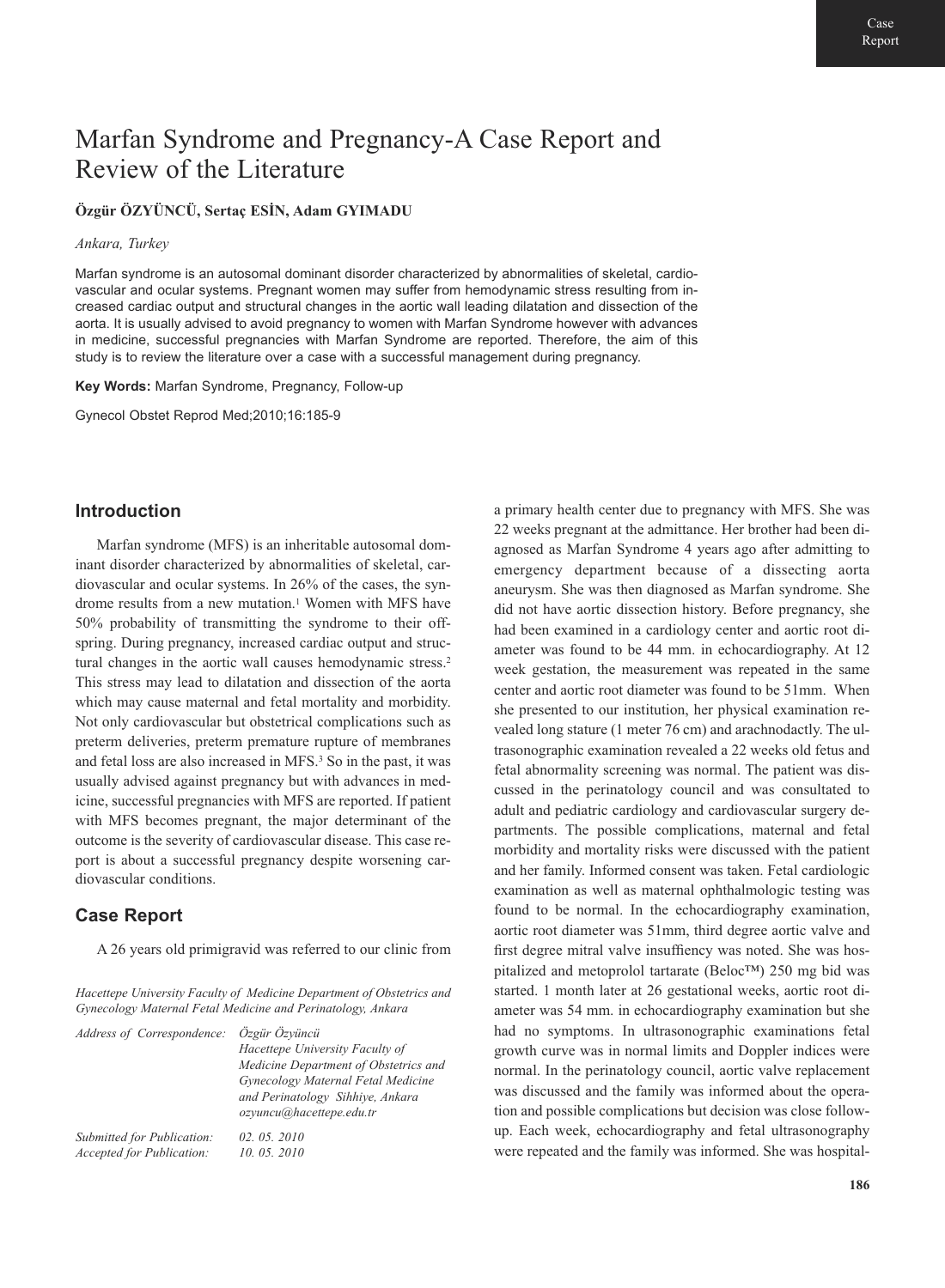ized until 34 weeks, no further dilatation was noticed in echocardiography and fetal ultrasonography revealed normal fetal growth. At 34th week, at the council, delivery options were discussed and after the informed consent was taken, cesarean delivery was decided. The family declined simultaneous aortic root replacement with cesarean delivery. Bethametasone (Celestone™) in 2 doses was applied. Cesarean delivery was done at the 34 week under general anesthesia and 2070 gram male fetus was delivered. She was followed in cardiovascular intensive care unit for 1 day and then was followed in the cardiovascular ward. The aortic root replacement was discussed with the family again and 1 month later she underwent a successful Bentall procedure. 6 months after the procedure, she was healthy and asymptomatic.

#### **Discussion**

Marfan syndrome is an autosomal dominant condition and the incidence is approximately 1/5000. 4 Marfan syndrome is caused by mutations in the fibrillin-1 gene (FBN1) which is located on chromosome 15q21. More than 400 mutations have been described and 25% of cases are due to de novo mutations. 5 The syndrome encompasses a wide variety of symptoms6 and in some cases the diagnosis may be delayed until aortic dissection occurs. The cardinal clinical features of the syndrome are the results of the involvement of ocular, cardiovascular and musculoskeletal systems. The diagnostic criteria accepted for Marfan syndrome is known as Ghent nosology and clinical features of organ systems are used for diagnosis. <sup>7</sup> It is postulated that direct hormonal effect on the aortic wall, increase in cardiac output which causes increased shear stress on the aorta are the causes for increased risks. The cardiovascular complications of Marfan syndrome include mitral valve prolapse and regurgitation, pulmonary artery dilatation, left ventricular dilatation and cardiac failure. Aortic dissection, rupture, chronic regurgitation and congestive heart failure are primarily responsible for a reduction in expected lifespan by as much as 40% in these individuals with a mean age at death of 32 years.8,9 However, life-span of Marfan patients is now comparable to normal individuals with the usage of ß-blockers and preventive aortic surgery.10 In some patients, ß-blockers reduce the rate of aortic dilatation and prophylactic aortic root surgery is superior to emergency surgery for dissecting aneurysm.11 Cerebral vascular accidents are also more likely in Marfan syndrome patients.12

The most life threatening complication of MFS is thoracic aortic aneurysms leading to aortic dissection, rupture, or both. These fatal complications may occur at any time during pregnancy but third trimester has the highest risk. Maternal mortality may be as high as 50% in case rupture occurs.13 Aortic valve incompetence usually arises in context of dilated aortic root and risk of aortic rupture increases substantially when di-

ameter of sinus of Valsalva is >5.5 cm.14-15 Risk factors for aortic dissection in Marfan syndrome include aortic diameter >5 cm, aortic dilatation extending beyond the sinus of Valsalva, rapid rate of aortic dilatation (>5% per year, or 2 mm/year in adults), and family history of aortic dissection.<sup>11</sup>

Pregnancies in women with Marfan syndrome have a 4.5% risk of aortic dissection.16 But this is not the mere complication. Preterm delivery, preterm premature rupture of membranes, perinatal mortality<sup>3</sup> and postpartum hemorrhage<sup>13</sup> are also increased in pregnant Marfan syndrome patients. The rate of aortic dilatation is greater in women who have been pregnant with an aortic root diameter of more than 4 cm, than in women who have remained childless, or women with children whose aortic root is less than 4 cm.<sup>3</sup> Pregnancy increases the risk of aortic dissection in general population but when there is accompanying Marfan syndrome, the risk is further increased. This further increase is normalized after delivery so pregnancy is not associated with an increased life-long risk for aortic dissection.17,18 Rossiter et al.19 observed no apparent worsening of cardiovascular status of Marfan syndrome patients after pregnancy as well. Women with pre-existing cardiac disease are most vulnerable to complications.<sup>11</sup>

For pregnant patients with Marfan syndrome, the risk for dissection is low when there is minimal cardiac involvement and aortic root diameter is smaller than 40 mm.20-22 Normal values for aortic root diameter in an adult pregnant or nonpregnant women range from 2.0 cm - 3.7 cm.8 In the study by Meijboom LJ et al,<sup>18</sup> pregnant Marfan syndrome patients were prospectively followed and aortic dissection did not occur when there was no previous aortic dissection and aortic root diameter ≤45mm. During pregnancy, when aortic root diameter dilates to 5 cm or more, as the risk of dissection is high immediate aortic replacement, early delivery or termination of pregnancy are proposed.23 In our patient, in prepregnancy period the aortic root diameter was 44 mm, at 12 gestational weeks it was 51 mm and during the follow-up it gradually reached to 54 mm. Despite a gradual increase in the diameter, the patient was not symptomatic. In aortic replacement surgery during pregnancy, although successful results are reported,7,24 cardiopulmonary bypass and deep hypothermia may result in fetal death<sup>25</sup> so it bears its own serious risks. We are in a point of view that aortic valve replacement may be an option when the aortic root diameter is >50 mm but it is not a "must"; close follow-up may be an additional option for suitable patients for who all facilities are always available so the decision should be tailored for the patient.

Labor analgesia and anesthesia for the parturient with Marfan syndrome should be tailored to the patient. In an asymptomatic patient with no cardiovascular complications and echocardiography findings, epidural analgesia may be advantageous for vaginal delivery as stress of the labor is re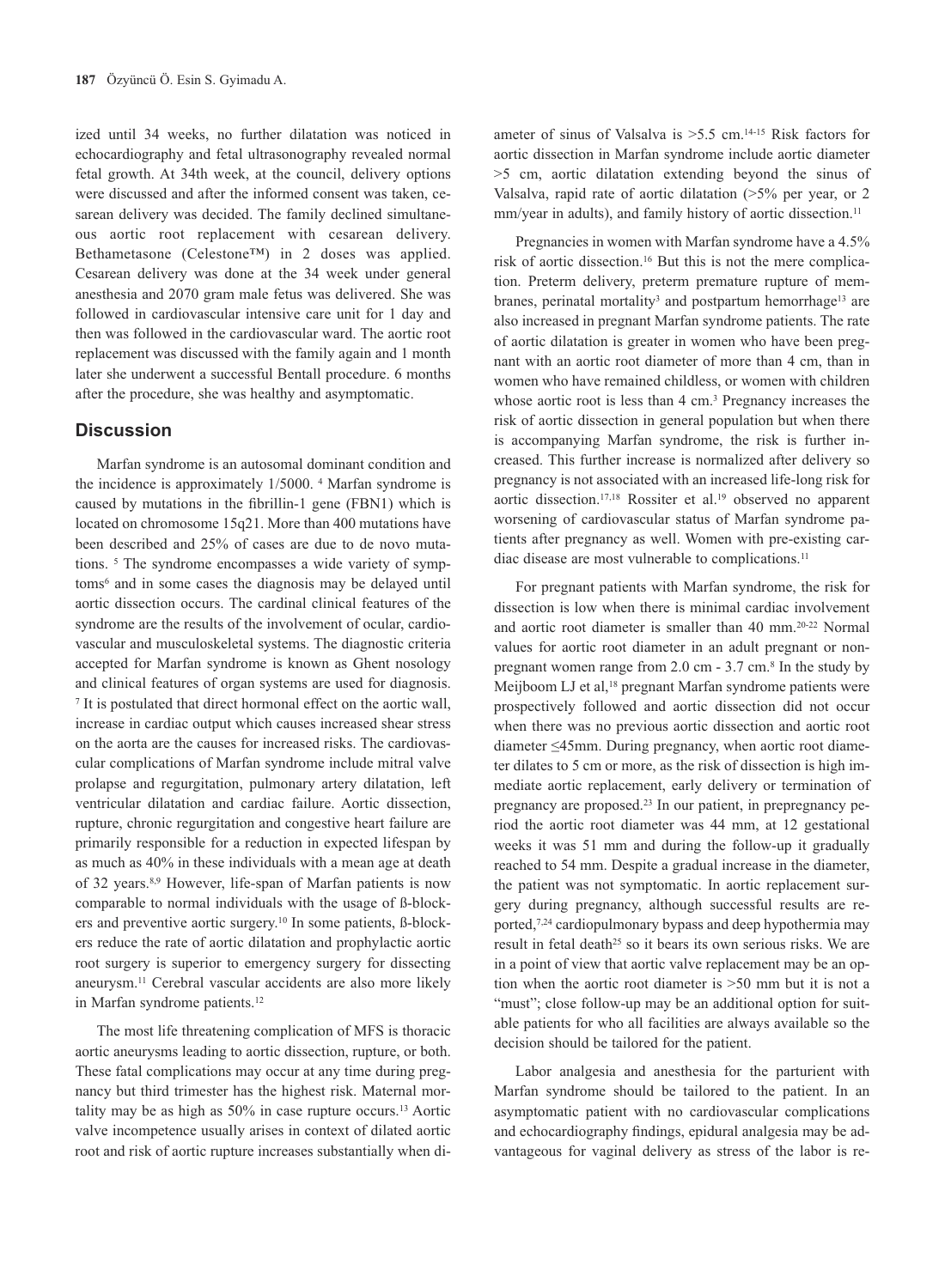duced.26 Spinal malalignment should be kept in mind during epidural catheterization. When cardiovascular complications are present (enlarged aorta, progressive enlargement of the aorta, aortic regurgitation), cesarean delivery is usually considered.<sup>27,28</sup> Meijboom LJ et al.<sup>3</sup> recommend vaginal delivery for pregnant Marfan syndrome patients due to increased complication risk of bleeding, infection and thromboembolism in cesarean deliveries even if they have aortic root dilatation. The choice of anesthesia depends on the status of the patient. Attention should be paid for hemodynamic alterations during endotracheal intubation and possible interaction of inhalational agents and prophylactic ß-blockers with myocardial contractility.26

In general, when the aortic root diameter is  $\leq 40$  or 45 mm and the patient tolerates well, the patient may be followed-up in a general hospital but in our opinion all pregnant Marfan syndrome patients should be followed-up in special centers where emergency cardiac surgery facilities are available. In the best practice, the patient should be seen in the prepregnancy period and evaluated. Preconceptional counseling is very important and should be available to all Marfan syndrome patients. The problems which may be encountered and future plans of the family should be freely talked, and the risk of transmission of the condition to the offspring should be clearly explained to the family. Prenatal diagnosis of neonatal Marfan syndrome is possible by ultrasonography28 but it's value is limited.23 Chorionic villous sampling (CVS) or amniocentesis may be offered to the family for prenatal diagnosis. Preimplantation genetics is becoming an alternative option.29 The patient should be consultated with a cardiologist and a cardiovascular surgeon. The aortic root dimension should be measured throughout the pregnancy on every 4-6 weeks28 and the first measurement should be done in the prepregnancy period. Before pregnancy, all women should undergo a magnetic resonance angiogram to investigate if there is dilatation in the aortic root or in other parts of the aorta.3 Beta-blockers should be continued throughout the pregnancy. <sup>30</sup> If the aortic diameter is <40-45 mm, blood pressure measurements are in normal limits, she has no symptoms and the fetal surveillance is good, the patient may be followed-up on outpatient basis but she must be aware of the potential risks and the hospital facilities should be ready available for her all the time. In cases where the diameter is  $> 40-45$  mm, there is rapid increase in the measurements of the diameter, cardiac decompansation symptoms occur, fetal status is not suitable and she is not well cooperated for close follow-up and then the patient should be hospitalized. The family should be well informed about the possible fetomaternal complications and the consent should be taken and they should be encouraged to attend the decision taking steps.

Advances in medicine caused improved longevity and

quality of life for these patients and because of this, obstetricians may encounter more pregnant Marfan syndrome patients than ever. Some guidelines discourage pregnancy when aortic root diameter is  $>44$  mm<sup>31</sup> or 40 mm<sup>32</sup> We are in a point of view that if there are centers, where good maternal-fetal surveillance and cardiac surgical facilities are available, the pregnancy decision should be left to the patient and advices should not be very strict.

# **Marfan Sendromu ve Gebelik Olgu Sunumu ve Güncel Derleme**

Marfan Sendromu iskelet, kardiyovasküler oküler system anomalileri ile seyreden otozomal dominant geçişli kalıtsal bir hastalıktır. Gebelikte kardiyak yükün artması ve aort duvarında olan genişleme hemodinamik strese neden olup aorta dilatasyonuna ve hatta diseksiyonuna neden olabilir. Marfan Sendromu olan kadınlara genelde gebelikten kaçınılması önerilse de tıpta olan gelişmeler sayesinde Marfan sendromu ile birlikte başarılı olarak sonuçlanan gebelikler de bildirilmiştir. Bu çalışmanın amacı, Marfan Sendromu olan bir gebeliğin başarılı bir şekilde yönetimi üzerinden litertürdeki son durumun derlenmesidir.

**Anahtar Kelimeler:** Marfan Sendromu, Gebelik, İzlem

#### **References**

- 1. Gray JR, Bridges AB, West RR, et al. Life expectancy in British Marfan syndrome populations. Clin Genet 1998; 54:124-8.
- 2. Anderson RA, Fineron PW. Aortic dissection in pregnancy: importance of pregnancy-induced changes in the vessel wall and bicuspid aortic valve in pathogenesis. Br J Obstet Gynaecol. 1994;101(12):1085-8.
- 3. Meijboom LJ, Drenthen W, Pieper PG, Groenink M, van der Post JA, Timmermans J, Voors AA, Roos-Hesselink JW, van Veldhuisen DJ, Mulder BJ; On behalf of ZA-HARA investigators. Obstetric complications in Marfan syndrome. Int J Cardiol. 2006; 110(1):53-9.
- 4. De Paepe A, Devereux RB, Dietz HC, Hannekam RC, Pyeritz RE. Revised diagnostic criteria for the Marfan syndrome. Am J Med Genet 1996; 62:417-26.
- 5. Robinson P, Booms P, Katzke S, Ladewig M, Neumann L, Palz M, et al. Mutations of FBN1 and genotype-phenotype correlations in Marfan syndrome and related fibrillinopathies. Hum Mutat 2002; 20:153-61.
- 6. McKusick VA. Heritable disorders of connective tissue. St Louis:CV Mosby, 1972.
- 7. Buffolo E, Palma JH, Gomes WJ, Vega H, Born D, Moron AF, Carvalho AC. Succesful use of deep hypothermic circulatory arrest in pregnancy. Ann Thorac Surg. 1994; 58(5):1532-4.